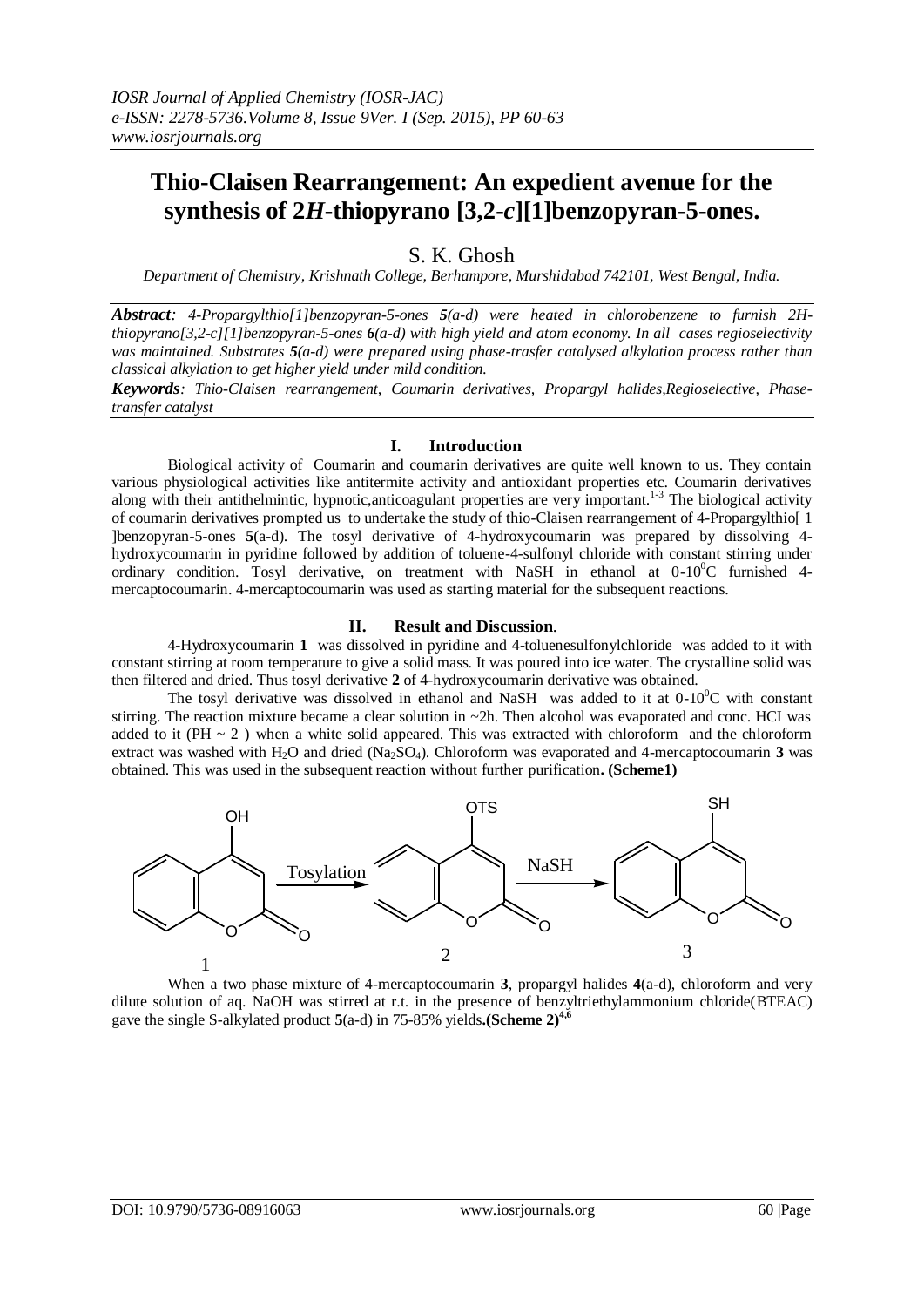

Compound **5**(a-d) were characterised from their elemental analyses and spectroscopic data as our previous short communicated paper<sup>8</sup>. Substrates **5**(a-d) were refluxe in chlorobenzene for ½-4 h to give solid compounds **6**(a-d) in 75-85 % yields**.(Scheme 3)**



The characterisation of **6**a have been done in our preceeding paper.<sup>8</sup>The characterisation of **6**(b-d )were done using the same principle of elemental analyses and spectroscopic data as our preceeding short communication paper.<sup>8</sup>

To test the generality of the rearrangement, the thermal rearrangement of four sulphides **5**(a-d) were studied and similar result was obtained in every cases like previous observation.<sup>5,7</sup> Every sulphide shows perfect regioselectivity with high yield and atom economy. Thus, this is a very eco-friendly synthesis of sulphur heterocycles.

To test the effect of catalyst on this rearrangement, every sulphide was heated in presence of acid(ptoluene sulfonic acid) and base ( pyridine ) but no product other than **6(**a-d) was obtained.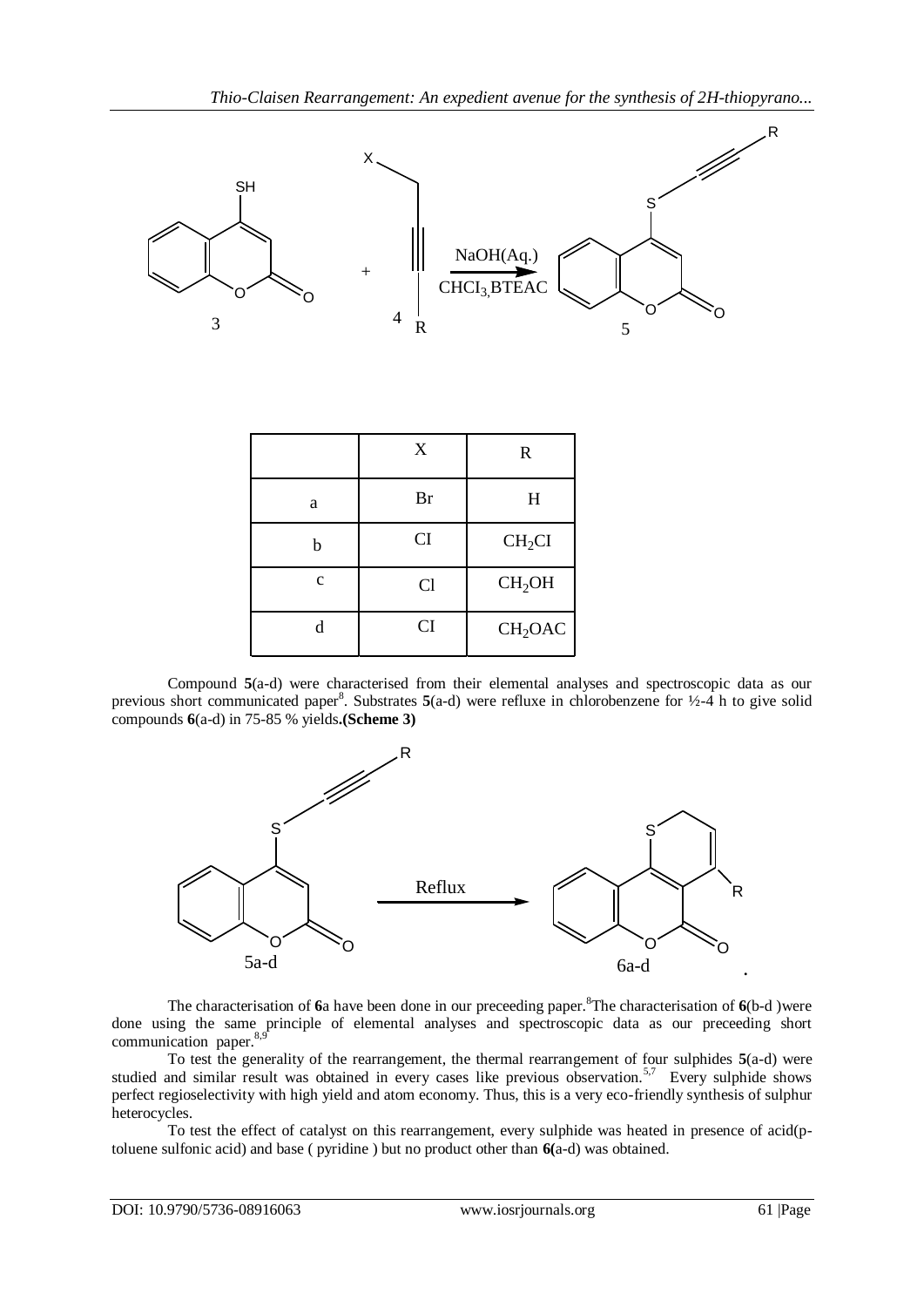Mechanistic rationalisation of formation of **6** from **5** involves a [3,3] sigmatropic rearrangement at the vinyl propargyl sulphide segment of **5** leading to an allenyl intermediate. This intermediate undergoes tautomerisation, [1,5]H shift followed by electrocyclic ring closure to give **6.(Scheme4)**



#### **III. Conclusion**

It is important to note that thermal rearrangement of four sufides **5**(a-d) exhibits excellent regioselective ring closure. Therefore, this is a general eco-friendly regioselective method for the synthesis of 2*H*-thiopyrano[3,2-*c*][1]benzopyran-5-ones in excellent yields.

#### **IV. Experimental Section**:

**General Procedures:** Melting points were determined in an open capillary and are uncorrected. IR spectra were recorded on a Perkin-Elmer L 120-000A spectrometer  $(v_{max}$  in cm<sup>-1</sup>) using KBr as solvent. UV absorption spectra were recorded in EtOH on a Shimadzu UV-2401PC spectrophotometer(wavelength in nm). <sup>1</sup>H NMR(300 MHz, 500 MHz) spectra were recorded on a Bruker DPX-300 and Bruker DPX-500 spectrometer in CDCI3 with TMS as internal standard. Elemental analyses and mass spectra were recorded on a JEOL JMS600 instrument. <sup>1</sup>H spectra were recorded at Indian Institute of Chemical Biology, Kolkata and Bose Institute, Kolkata. Silica gel [60-120 mesh], Spectrochem, India was used for chromatographic separation. Silica gel G[E-Merck(India)] was used for TLC.

#### **General procedure for the preparation of 4-mercaptocoumarin:**

4-Hydroxycoumarin (25 mmol ) was dissolved in pyridine (5 ml ). Then 4-toluenesulfonylchloride (5 g, 26.3 mmol ) was added to it with constant stirring (30 min. ) at room temperature to give a solid mass. It was poured into ice water. The crystalline solid was then filtered and dried. Thus tosyl derivative **2** of 4 hydroxycoumarin derivative was obtained.

**Compound 2: :** m.p. 114°C; yield 90%; UV(EtOH)λ<sub>max</sub>:217, 274,314 nm; IR(KBr)Υ<sub>max</sub> :1740, 1620, 1250 cm<sup>-1</sup>; <sup>1</sup>H NMR( 300MHz ) $\delta$ : 2.47(s,3H), 6.31(s, 1H), 7.24-7.91 (m, 8H); m/z 316 (M+); Anal. Calcd. For C<sub>16</sub>H<sub>12</sub>O<sub>5</sub>S: C, 60.76; H, 3.80 found C, 60.86; H, 3.72%.

The tosyl derivative ( 13 mmol ) was dissolved in ethanol (100 ml ). Then NaSH (1.5 g, 27 mmol ) was added to it at  $0\n-10^{\circ}\text{C}$  with constant stirring. The reaction mixture became a clear solution in ~2h. The alcohol was evaporated and conc. HCI was added to it (PH  $\sim$  2) when a white solid appeared. This was extracted with chloroform (  $2x$  50 ml) and the chloroform extract was washed with H<sub>2</sub>O ( $3X$  25 ml) and dried (Na<sub>2</sub>SO<sub>4</sub>). Chloroform was evaporated and 4-mercaptocoumarin was obtained. This was used in the subsequent reaction without further purification.